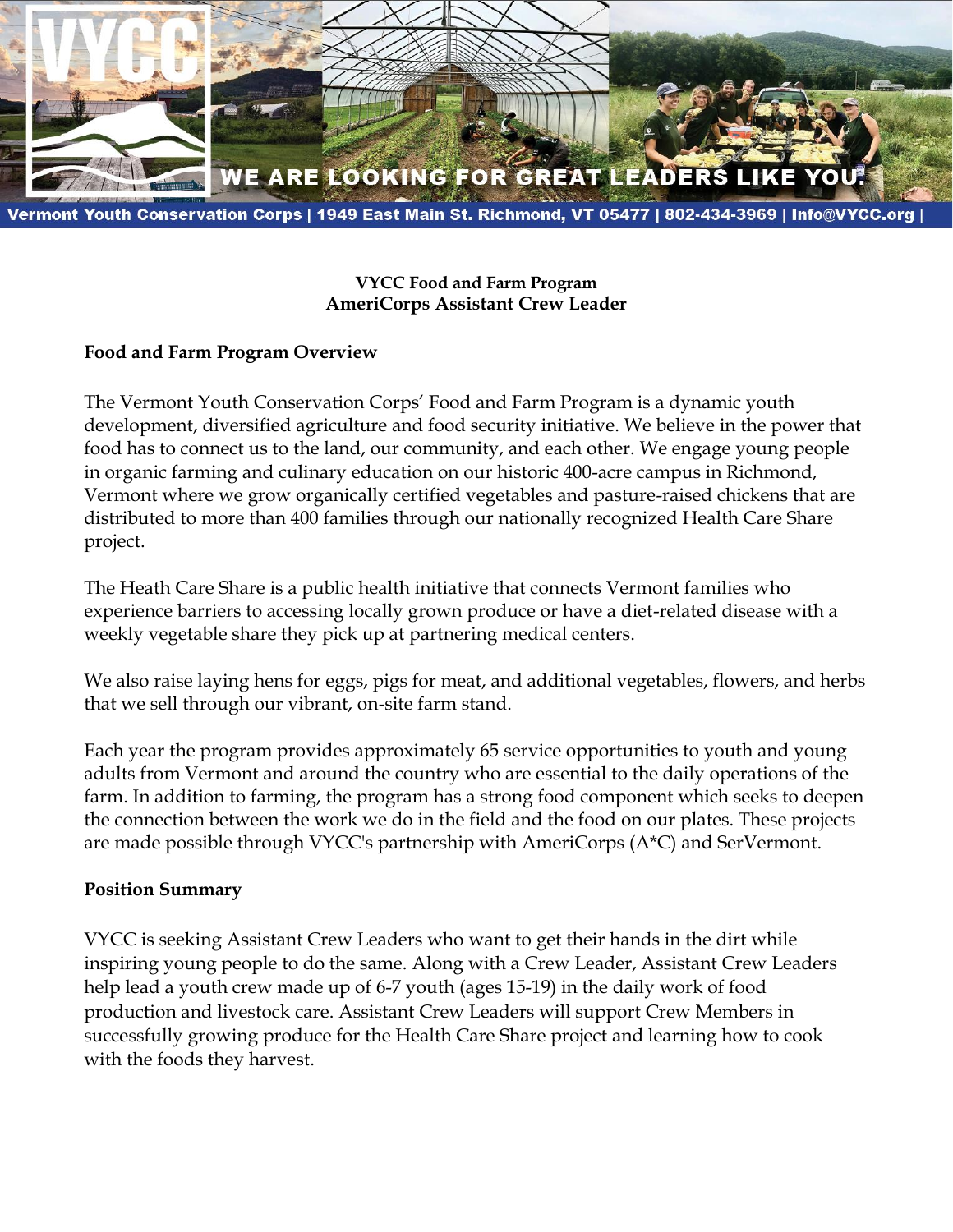

Assistant Crew Leaders are responsible for fostering an inclusive crew community, helping Crew Members navigate challenges and celebrate successes, and modeling high quality work in the field. They are also an active and engaged member of the Assistant Crew Leaders cohort.

# **Essential Functions**

*Crew Community Building & Supervision*

- Co-lead crew with Crew Leader in daily farm activities
- Instruct Crew Members on topics like tool use and proper harvest techniques
- Follow and uphold VYCC policies and procedures to maintain a safe service site
- Foster a crew culture that prioritizes physical and emotional safety
- Encourage teamwork among Crew Members, lead by example, and mentor Crew Members as they navigate challenges and successes
- Learn and demonstrate technical farm skills
- Lead and be part of a team made up of diverse individuals
- Engage with personal and crew goals through goal setting, reflection and feedback processes

## *Project Accomplishment*

- Collaborate with Crew Leader and Farm Team to fulfill the Health Care Share Project objectives
- Alongside Crew Leader, ensure consistency and quality of crew outcomes
- Willingness to work in all types of weather and environments, motivating members to do the same

## *Education and Training*

- Participate in VYCC and AmeriCorps Orientation and scheduled trainings throughout term of service
- Engage in learning opportunities across all parts of the Food and Farm Program
- Attend SerVermont events

## *Communication*

- Complete bi-weekly timesheets in timely manner
- Maintain regular, effective communication with Crew Leader, Crew Members and Farm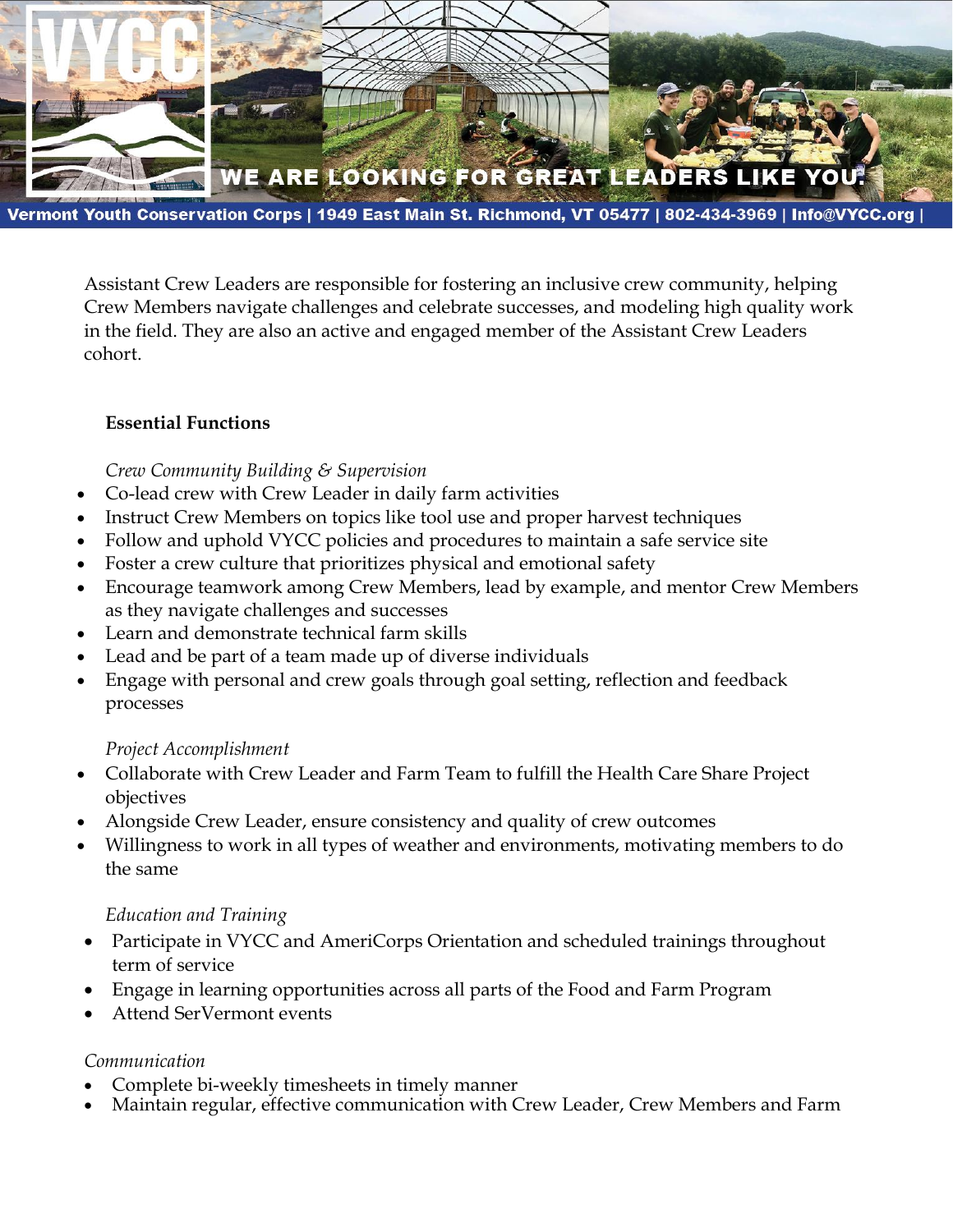

Vermont Youth Conservation Corps | 1949 East Main St. Richmond, VT 05477 | 802-434-3969 | Info@VYCC.org

#### Team

## **Required Qualifications**

- Be at least 19 years of age
- Be a U.S. citizen, a national, or legal permanent resident non-citizen of the U.S.
- Be willing to undergo a National Service Criminal History Check, including VT Agency of Human Services check and have not been convicted of murder or sexual assault. The member will have access to vulnerable populations.
- Be a high school graduate or have a GED certificate, or be willing to work towards GED as part of their service-year successful completion requirement
- Commitment to VYCC's mission, including the Health Care Share project
- Commitment to the mission of AmeriCorps and SerVermont

#### **Preferred Qualifications**

• Experience working with high school aged young adults in some capacity

#### **Weekly Schedule**

• Assistant Crew Leaders will serve an average of 40 hours/week, Monday-Friday. Hours will occur between 7:45-4:30pm. Possibility for occasional weekend commitments during season.

## **About The Vermont Youth Conservation Corps (VYCC)**

The VYCC is a 501c3 nonprofit that provides valuable work and learning opportunities to youth and young adults from across the country and throughout Vermont. Our model is simple and effective: young people, working together, in the outdoors, on conservation and agriculture projects that have a high impact.

## **Excellence and Equal Opportunity at VYCC**

VYCC has a deep commitment to excellence. We believe we are strongest when our team includes members with a broad range of life experiences. We strive to achieve this at all levels of our organization, and actively encourage and recruit, develop, and retain the most talented people from a diverse applicant pool. VYCC is proud to be an equal opportunity employer.

#### **Work Environment**

Corps Members spend most of their time outdoors, serving with their crew while also interacting with project sponsors, community members, and VYCC staff.